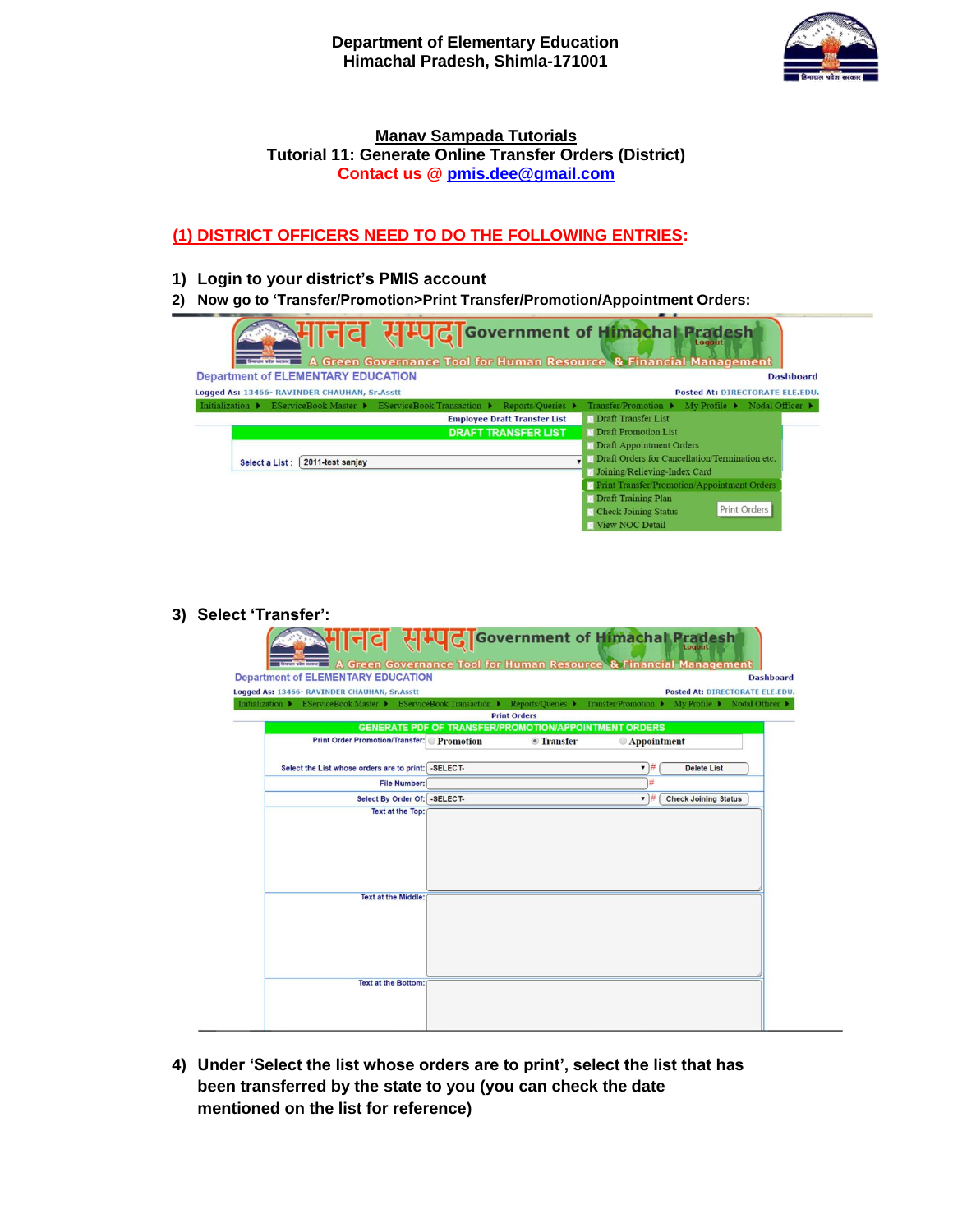

**Department of Elementary Education Himachal Pradesh, Shimla-171001**

|                                                                                                                   |                                                                        |                                 | . .<br>HI디디 HIUCTGovernment of Himachal Pradesh     |                                                                        |
|-------------------------------------------------------------------------------------------------------------------|------------------------------------------------------------------------|---------------------------------|-----------------------------------------------------|------------------------------------------------------------------------|
| <b>Lachimer A Green Governance Tool for Human Resource &amp; Financial Management</b>                             |                                                                        |                                 |                                                     |                                                                        |
| <b>Department of ELEMENTARY EDUCATION</b>                                                                         |                                                                        |                                 |                                                     | <b>Dashboard</b>                                                       |
| Logged As: 13466- RAVINDER CHAUHAN, Sr.Asstt<br>Initialization ▶ EServiceBook Master ▶ EServiceBook Transaction ▶ |                                                                        | Reports/Queries >               | Transfer Promotion ▶                                | <b>Posted At: DIRECTORATE ELE.EDU.</b><br>My Profile ▶ Nodal Officer ▶ |
|                                                                                                                   | <b>Print Orders</b>                                                    |                                 |                                                     |                                                                        |
|                                                                                                                   | <b>GENERATE PDF OF TRANSFER/PROMOTION/APPOINTMENT ORDERS</b>           |                                 |                                                     |                                                                        |
| <b>Print Order Promotion/Transfer:</b> Promotion                                                                  |                                                                        | <b><i><u>• Transfer</u></i></b> | <b>Appointment</b>                                  |                                                                        |
| Select the List whose orders are to print: - SELECT-                                                              |                                                                        |                                 | $\overline{\phantom{a}}$<br><b>Delete List</b><br>♯ |                                                                        |
| <b>File Number:</b>                                                                                               | -SELECT-<br>322-2/2011-abc                                             |                                 |                                                     |                                                                        |
| <b>Select By Order Of:</b>                                                                                        | 11976-5/2014-test123                                                   |                                 | <b>Check Joining Status</b>                         |                                                                        |
| <b>Text at the Top:</b>                                                                                           | 11979-6/2014-05-21<br>21128-101/2016-Transfer Order of District Shimla |                                 |                                                     |                                                                        |
| <b>Text at the Middle:</b>                                                                                        |                                                                        |                                 |                                                     |                                                                        |
| <b>Text at the Bottom:</b>                                                                                        |                                                                        |                                 |                                                     |                                                                        |

**5) Download, Save and Print State Level Transfer Order**

**IMPORTANT: Before taking any further action, scroll to the bottom and click on "Print State Transfer Order".** 

**The order will open as a PDF in a pop-up window. (In case it does not open, disable the pop-up blocker on your browser). Download the PDF and save a copy for recordkeeping. Also print a hard-copy if needed. The State Level Transfer Order will not be available on the Manav Sampada Portal once the District Level order is published. The District Officer will be held accountable in case a copy of the State Level Order is requested. Thus, the record must be maintained.**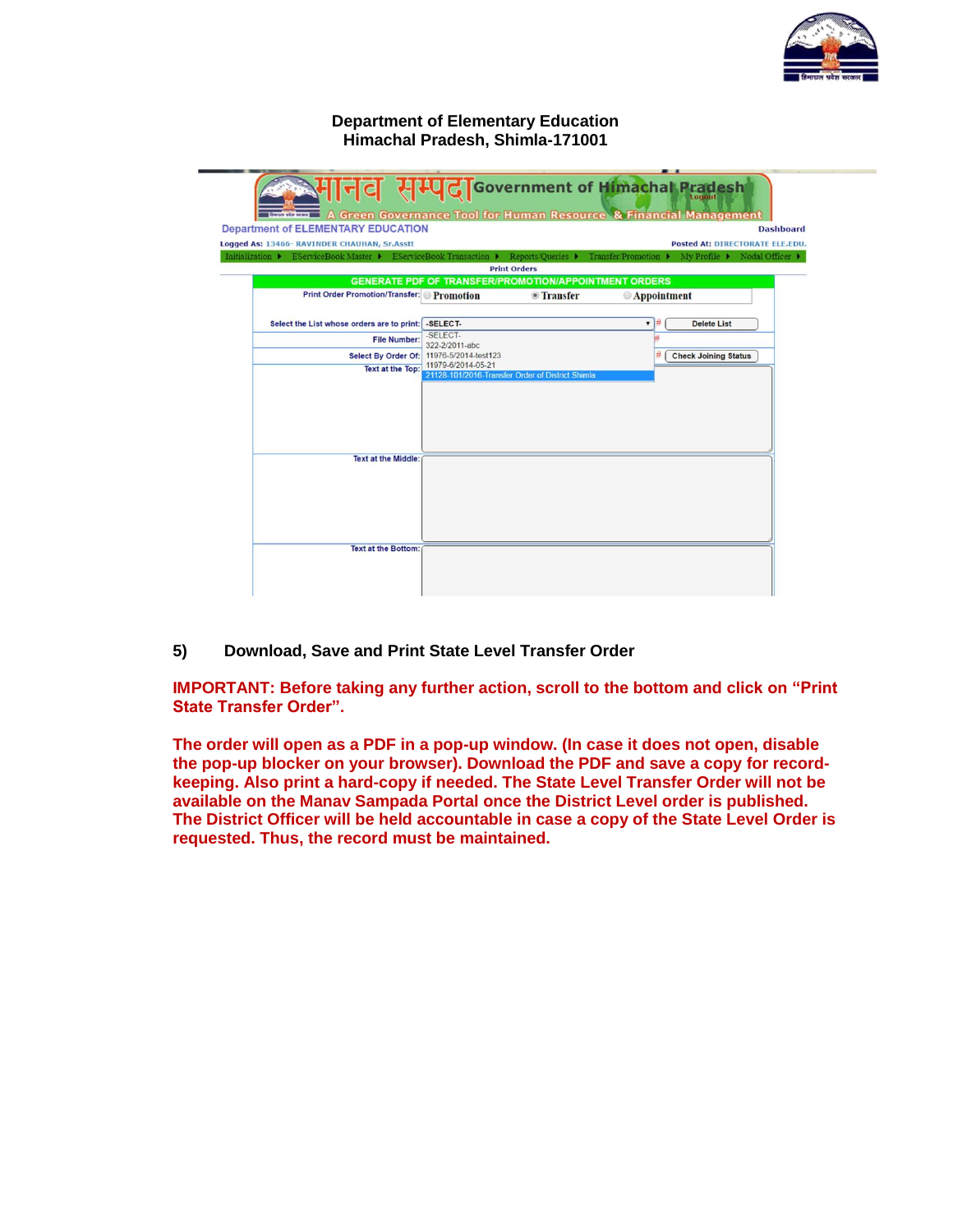|                                                                                                                                                                            | Text at the Bottom: Endst. No. - Even Dated | <b>Shimla 171001</b> | January, 2018 |
|----------------------------------------------------------------------------------------------------------------------------------------------------------------------------|---------------------------------------------|----------------------|---------------|
|                                                                                                                                                                            |                                             |                      |               |
|                                                                                                                                                                            |                                             |                      |               |
|                                                                                                                                                                            |                                             |                      |               |
|                                                                                                                                                                            |                                             |                      |               |
| Select Employee whose scanned signature's will be printed In Orders (If you want to print the officer Signature)                                                           |                                             |                      |               |
| Select Authorised Employee Department:                                                                                                                                     | <b>SELECT AUTHORISED DEPARTMENT</b>         |                      |               |
| Enter Authorised Employee PMIS Code                                                                                                                                        | Get Name>>                                  |                      |               |
|                                                                                                                                                                            |                                             |                      |               |
| Print State Transfer Order                                                                                                                                                 | Generate PDF of Orders                      |                      |               |
| To Upload order, click button 'Click To Publish Orders'. After Publishing order will not be available here and it can be<br>seen/re-printed from Notice Board if required. |                                             |                      |               |

**Now to proceed with the implementation of the draft transfer list, follow the steps below.**

**6) Click on "Modify/Approve Draft List"**

|             | <b><i>①</i></b> admis.hp.nic.in/genpmis/Aspx/pistransferordersElem.aspx                                               |                                  |                                                                                     |                                                                                                                     | $Q \oplus Q_{\ell}$ . |  |
|-------------|-----------------------------------------------------------------------------------------------------------------------|----------------------------------|-------------------------------------------------------------------------------------|---------------------------------------------------------------------------------------------------------------------|-----------------------|--|
|             | <b>Seven via scene</b>                                                                                                |                                  |                                                                                     | <b>  디디 커피스 Government of Himachal Pradesh</b><br>A Green Governance Tool for Human Resource & Financial Management |                       |  |
|             | <b>Department of ELEMENTARY EDUCATION</b>                                                                             |                                  |                                                                                     | <b>Dashboard Logout</b>                                                                                             |                       |  |
|             | Logged As: 38073- KANGRA, BEEO                                                                                        |                                  |                                                                                     | Posted At: DHARAMSHALA, DY.DE(ELEM) (KANGRA)                                                                        |                       |  |
|             | Initialization ▶ EServiceBook Master ▶ EServiceBook Transaction ▶ Reports/Queries ▶ Transfer/Promotion ▶ My Profile ▶ |                                  |                                                                                     |                                                                                                                     |                       |  |
|             |                                                                                                                       |                                  | <b>Print Orders</b><br><b>GENERATE PDF OF TRANSFER/PROMOTION/APPOINTMENT ORDERS</b> |                                                                                                                     |                       |  |
|             | <b>Print Order Promotion/Transfer:</b>                                                                                | Promotion                        | <sup>o</sup> Transfer                                                               | Appointment                                                                                                         |                       |  |
|             |                                                                                                                       |                                  |                                                                                     |                                                                                                                     |                       |  |
|             | Select the List whose orders are to print: 27550-1997/2017-TEST 18/8/17                                               |                                  |                                                                                     | <b>Delete List</b><br>▼#                                                                                            |                       |  |
|             |                                                                                                                       | <b>Modify/Approve Draft List</b> |                                                                                     |                                                                                                                     |                       |  |
|             |                                                                                                                       |                                  |                                                                                     |                                                                                                                     |                       |  |
|             | File Number:                                                                                                          |                                  |                                                                                     | <b>Revert Back To Draft List</b>                                                                                    |                       |  |
|             | <b>Select By Order Of:</b>                                                                                            |                                  |                                                                                     | <b>Check Joining Status</b>                                                                                         |                       |  |
|             | <b>Text at the Top:</b>                                                                                               |                                  |                                                                                     |                                                                                                                     |                       |  |
|             |                                                                                                                       |                                  |                                                                                     |                                                                                                                     |                       |  |
|             |                                                                                                                       |                                  |                                                                                     |                                                                                                                     |                       |  |
|             |                                                                                                                       |                                  |                                                                                     |                                                                                                                     |                       |  |
|             | <b>Text at the Middle:</b>                                                                                            |                                  |                                                                                     |                                                                                                                     |                       |  |
|             |                                                                                                                       |                                  |                                                                                     |                                                                                                                     |                       |  |
|             |                                                                                                                       |                                  |                                                                                     |                                                                                                                     |                       |  |
|             |                                                                                                                       |                                  |                                                                                     |                                                                                                                     |                       |  |
| Ŧ<br>$\Box$ | W.                                                                                                                    |                                  |                                                                                     |                                                                                                                     | 8/18/2017             |  |

**6) Check the details of each Employee in the transfer order (check for vacancy/stay/PTR, etc.). Select the checkbox next to the Employee Name and click on "Implement" for the employee"s whose transfers you want to implement, or "Refer Back" for the employees whose transfers you want to refer back to the state.**

**NOTE: You must select either the "Implement" or "Refer Back" option for each employee. Without this you will be unable to publish the order.**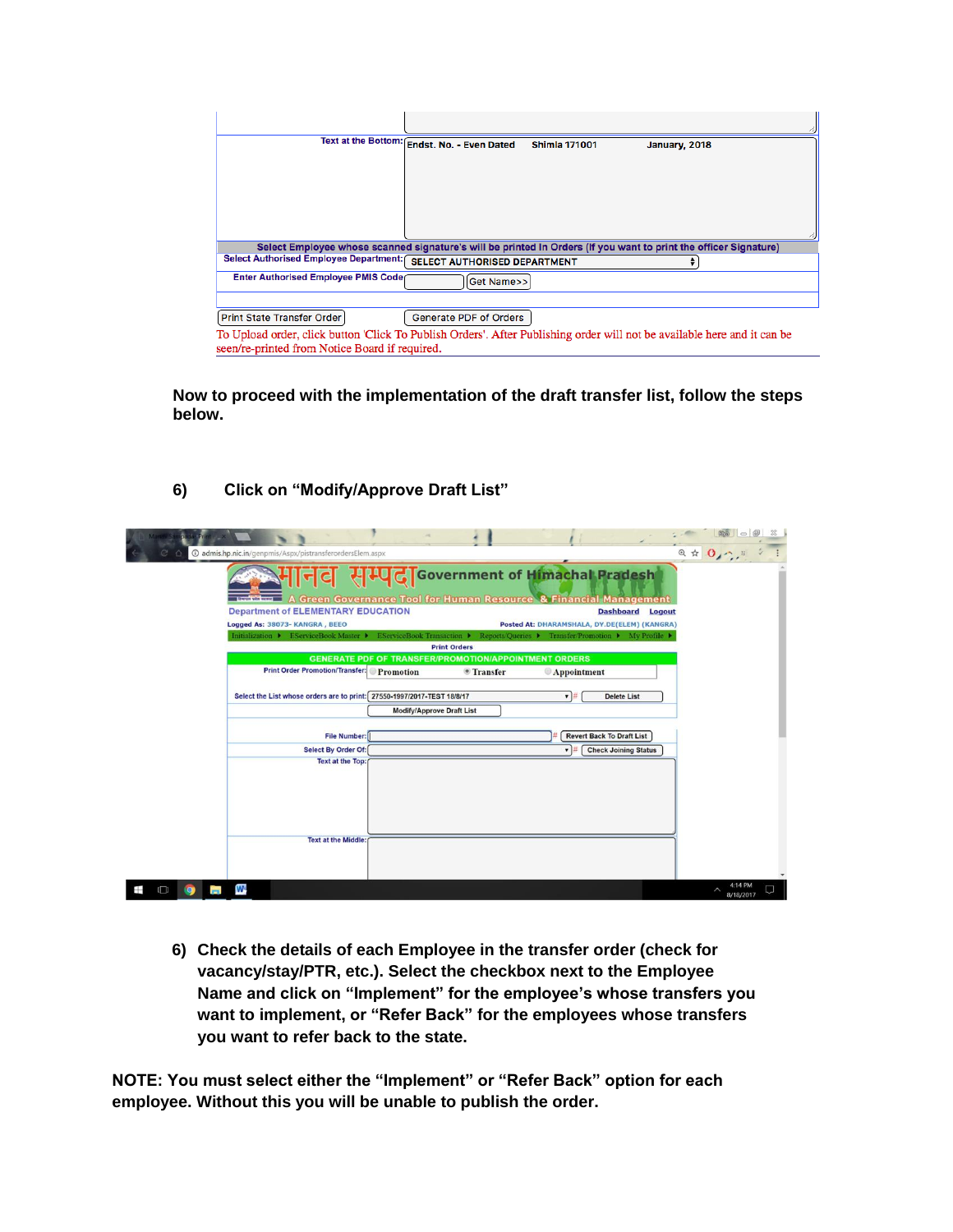| <b>GENERATE PDF OF TRANSFER/PROMOTION/APPOINTMENT ORDERS</b>                                                              |                                |                                                                              |  |                                   |                                             |                           |                                 |                                |                         |  |
|---------------------------------------------------------------------------------------------------------------------------|--------------------------------|------------------------------------------------------------------------------|--|-----------------------------------|---------------------------------------------|---------------------------|---------------------------------|--------------------------------|-------------------------|--|
| <b>Print Order Promotion/Transfer: Promotion</b><br>◎ Transfer<br><b>Appointment</b>                                      |                                |                                                                              |  |                                   |                                             |                           |                                 |                                |                         |  |
| ÷<br>1#<br>28498-2040/2018-Test_NewTransfers_30012018<br>Select the List whose orders are to print:                       |                                |                                                                              |  |                                   |                                             |                           |                                 |                                |                         |  |
|                                                                                                                           |                                |                                                                              |  | <b>Modify/Approve Draft List</b>  |                                             |                           |                                 |                                |                         |  |
|                                                                                                                           |                                |                                                                              |  |                                   | Implement/Refer Back Transfer Employee List |                           |                                 |                                |                         |  |
|                                                                                                                           |                                |                                                                              |  |                                   |                                             |                           |                                 |                                |                         |  |
| <b>Select</b><br>All                                                                                                      | <b>Employee</b><br><b>Name</b> | <b>Transfer To</b><br><b>Transfer From</b><br><b>Office</b><br><b>Office</b> |  | <b>From</b><br><b>Designation</b> | <b>To Designation</b>                       | <b>With</b><br><b>TTA</b> | <b>With Join</b><br><b>Time</b> | <b>State</b><br><b>Remarks</b> | <b>District Remarks</b> |  |
| Khalana<br>DUMMY<br>Junior Basic<br>Junior Basic<br><b>Kawar GPCS</b><br><b>GPS</b><br>JBT<br>Teacher<br>Teacher<br>39506 |                                |                                                                              |  |                                   |                                             | Yes                       | <b>No</b>                       | <b>STATE</b><br><b>REMARKS</b> |                         |  |
|                                                                                                                           |                                |                                                                              |  | <b>Implement</b>                  | <b>Refer Back</b>                           |                           | <b>Cancel</b>                   |                                |                         |  |

**7) After performing the above actions on the list, type the File Number/ Order Number of the transfer. Under "Select by order of", select "Deputy Director Elementary Education, …(your district name)"**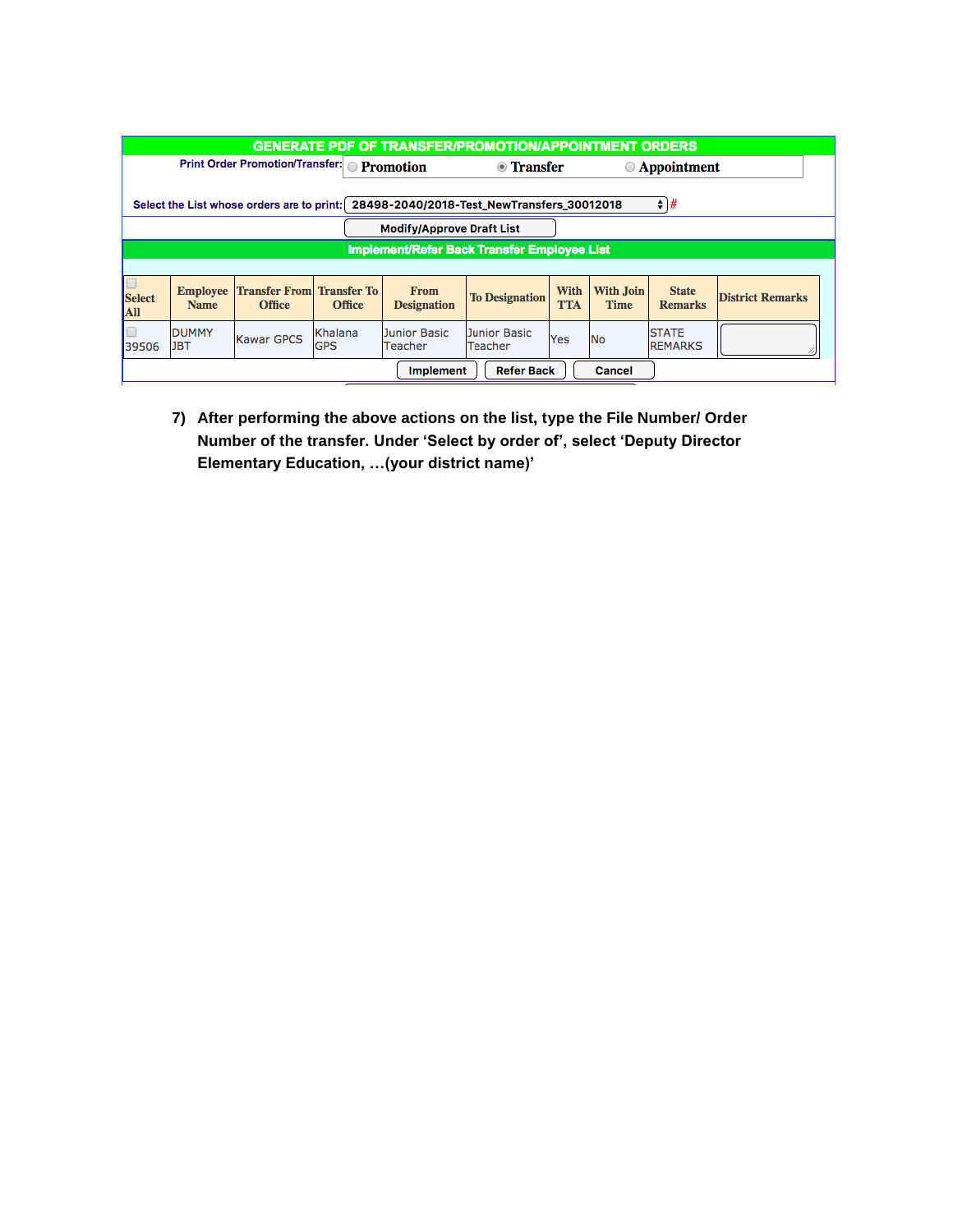

# **Department of Elementary Education Himachal Pradesh, Shimla-171001**

| <b>Department of ELEMENTARY EDUCATION</b>                                                                         |                                                                                                                                                                                                                                                                                                                                                                                              |                      | <b>Dashboard</b><br><b>Posted At: DIRECTORATE ELE.EDU.</b> |
|-------------------------------------------------------------------------------------------------------------------|----------------------------------------------------------------------------------------------------------------------------------------------------------------------------------------------------------------------------------------------------------------------------------------------------------------------------------------------------------------------------------------------|----------------------|------------------------------------------------------------|
| Logged As: 13466- RAVINDER CHAUHAN, Sr.Asstt<br>Initialization ▶ EServiceBook Master ▶ EServiceBook Transaction ▶ | Reports/Queries $\blacktriangleright$                                                                                                                                                                                                                                                                                                                                                        | Transfer/Promotion ▶ | My Profile ▶ Nodal Officer ▶                               |
|                                                                                                                   | <b>Print Orders</b>                                                                                                                                                                                                                                                                                                                                                                          |                      |                                                            |
|                                                                                                                   | <b>GENERATE PDF OF TRANSFER/PROMOTION/APPOINTMENT ORDERS</b>                                                                                                                                                                                                                                                                                                                                 |                      |                                                            |
| <b>Print Order Promotion/Transfer:</b> Promotion                                                                  | <b><i><u>• Transfer</u></i></b>                                                                                                                                                                                                                                                                                                                                                              | <b>Appointment</b>   |                                                            |
|                                                                                                                   |                                                                                                                                                                                                                                                                                                                                                                                              |                      |                                                            |
|                                                                                                                   | Select the List whose orders are to print: 21128-101/2016-Transfer Order of District Shimla                                                                                                                                                                                                                                                                                                  | $\blacksquare$       | <b>Delete List</b>                                         |
|                                                                                                                   | File Number: EDN-H (2) B (6)-1-18/2016                                                                                                                                                                                                                                                                                                                                                       |                      |                                                            |
| Select By Order Of: - SELECT-                                                                                     |                                                                                                                                                                                                                                                                                                                                                                                              | 7                    | <b>Check Joining Status</b>                                |
| <b>Text at the Top:</b>                                                                                           | <b>Director Elementary Education</b><br>Deputy Director Elementary Education, Bilaspur<br>Deputy Director Elementary Education, Chamba<br>Deputy Director Elementary Education, Dharamsala<br>Deputy Director Elementary Education, Recong Peo<br>Deputy Director Elementary Education, Kullu<br>Deputy Director Elementary Education, Keylong<br>Deputy Director Elementary Education, Kaza |                      |                                                            |
| <b>Text at the Middle:</b>                                                                                        | Deputy Director Elementary Education, Mandi<br><b>Deputy Director Elementary Education, Shimla</b><br>Deputy Director Elementary Education, Solan<br>Deputy Director Elementary Education, Nahan<br>Deputy Director Elementary Education, Una<br>Deputy Director Elementary Education, Hamirpur                                                                                              |                      |                                                            |

**8) If there is text that you want to be written before the table which shows the details of employee transferred, write that under "Text at the Top". For eg: for a transfer order which looks like this-**

|                     |                        |                                                                                                                   | <b>ELEMENTARY EDUCATION</b>                                                                                                                                                                                                                                                    |                                                           |            |                                 |
|---------------------|------------------------|-------------------------------------------------------------------------------------------------------------------|--------------------------------------------------------------------------------------------------------------------------------------------------------------------------------------------------------------------------------------------------------------------------------|-----------------------------------------------------------|------------|---------------------------------|
|                     |                        | Office Order No: 69-17/09/2014                                                                                    | Deputy Director Elementary Education, Chamba,<br><b>District Chamba (HP)</b><br><b>Office Order</b><br>(Transfer)                                                                                                                                                              |                                                           |            |                                 |
| From:               |                        |                                                                                                                   |                                                                                                                                                                                                                                                                                |                                                           |            |                                 |
|                     |                        | <b>Deputy Director Elementary</b><br>Education, Chamba,<br>District Chamba (HP)                                   |                                                                                                                                                                                                                                                                                |                                                           |            |                                 |
|                     | with immediate effect. | S.No. Emp CoEmp Name                                                                                              | With the prior approval of Govt. as conveyed by the Director of Elementary Education, Himachal Pradesh, Shimla-01, letter No.<br>EDN-H (Ele)-IV-(B)(6)3-4/2010 - Chamba-App Dated 06-09-2014, the following transfer(s)/adjustment(s) are hereby ordered<br><b>From Office</b> | <b>To Office</b>                                          | <b>TTA</b> | Join.                           |
|                     |                        | <b>Date of Birth</b>                                                                                              | <b>Designation</b>                                                                                                                                                                                                                                                             | <b>Designation</b>                                        |            | <b>Time</b>                     |
| $\mathbf{1}$        |                        | 12403 SHASHI KUMAR<br>Jul 8 1977<br>Remarks: Vice Sr. No. 2 in relaxation of ban on transfer.                     | Banhuien GPS (CHAMBA)<br>Junior Basic Teacher                                                                                                                                                                                                                                  | Khwah GPS (CHAMBA)<br>Junior Basic Teacher                | <b>No</b>  | No                              |
| $\overline{2}$      |                        | 15378 DHARAM PAL<br>Apr 3 1971<br><b>Remarks:</b> vice Sr. No. 1 and vice-versa in relaxation of ban on transfer. | Khwah GPS (CHAMBA)<br>Junior Basic Teacher                                                                                                                                                                                                                                     | Banhuien GPS (CHAMBA)<br>Junior Basic Teacher             | <b>No</b>  | No                              |
| $\overline{3}$      |                        | 31690 CHAMAN DUTT<br>Aug 12 1966                                                                                  | <b>BhadrohNala GPS</b><br>(CHAMBA)<br><b>Head Teacher</b>                                                                                                                                                                                                                      | Lohani GPS (CHAMBA)<br><b>Head Teacher</b>                | <b>No</b>  | No                              |
|                     |                        | Remarks: against vacancy in relaxation of ban on transfer.                                                        |                                                                                                                                                                                                                                                                                |                                                           |            |                                 |
| $\overline{\bf{4}}$ |                        | 31762 CHAMAN LAL<br>Apr 6 1970                                                                                    | Phatti GPS (CHAMBA)<br><b>Head Teacher</b>                                                                                                                                                                                                                                     | <b>BhadrohNala GPS</b><br>(CHAMBA)<br><b>Head Teacher</b> | <b>No</b>  | No                              |
|                     |                        |                                                                                                                   | Remarks: in condonation of short stay if stay is more than two years, against vacancy in relaxation of ban on transfer.                                                                                                                                                        |                                                           |            |                                 |
|                     |                        |                                                                                                                   | The date of relieving / joining may be reported to this office immediately.                                                                                                                                                                                                    |                                                           |            | (By Order)                      |
|                     |                        |                                                                                                                   |                                                                                                                                                                                                                                                                                | <b>Deputy Director Elementary Education,</b>              |            | Chamba.<br>District Chamba (HP) |
|                     | Endst. No. - as above  |                                                                                                                   | Copy is forwarded to the following for information and necessary action please:-<br>1. The Director of Ele. Education H.P. Shimla-01.                                                                                                                                          |                                                           |            |                                 |

controlling officer. It may also be ensured that all other conditions are as per transfer policy. It may also be ensured that all other conditions are as per transfer policy. It may also be ensured that all other condition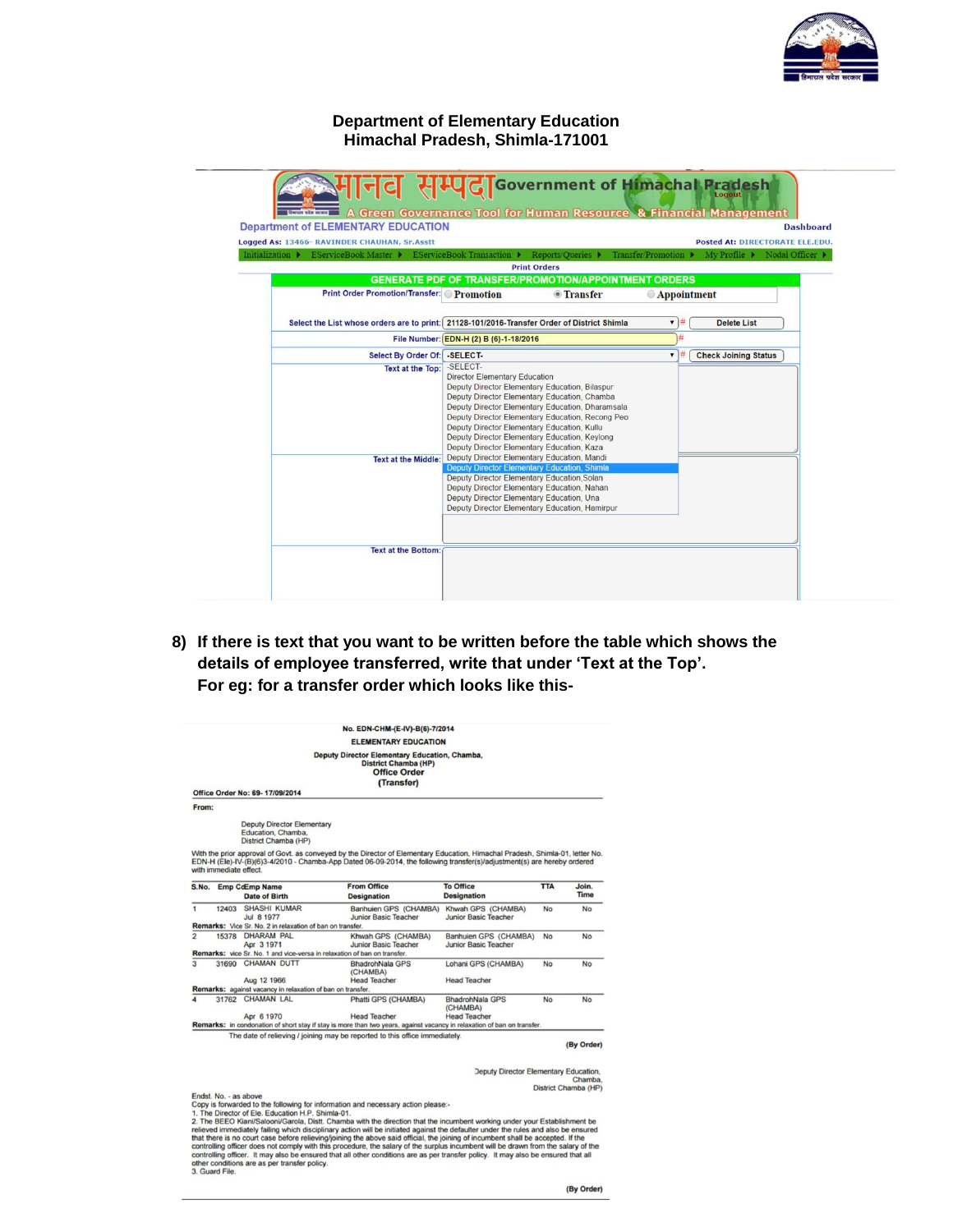

## **Department of Elementary Education Himachal Pradesh, Shimla-171001**

**The "Text at Top" will be:**

**With the prior approval of Govt. as conveyed by the Director of Elementary Education, Himachal Pradesh, Shimla-01, letter No. EDN-H (Ele)-IV-(B)(6)3- 4/2010 - Chamba-App Dated 06-09-2014, the following transfer(s)/adjustment(s) are hereby ordered with immediate effect.**

**(Tip: This text is almost going to be similar for all transfer orders, so save it in a doc file and you can copy paste it every time)**

**9) Under "Text at the Bottom", write the Endst. No. and the details of people copied forward to. For the transfer order shown above, the Text at Bottom would have been:**

### **Endst. No. - as above**

**Copy is forwarded to the following for information and necessary action please:- 1.The Director of Ele. Education H.P. Shimla-01.**

**2.The BEEO Kiani/Salooni/Garola, Distt. Chamba with the direction that the incumbent working under your Establishment be relieved immediately failing which disciplinary action will be initiated against the defaulter under the rules and also be ensured that there is no court case before relieving/joining the above said official, the joining of incumbent shall be accepted. If the controlling officer does not comply with this procedure, the salary of the surplus incumbent will be drawn from the salary of the controlling officer. It may also be ensured that all other conditions are as per transfer policy. It may also be ensured that all other conditions are as per transfer policy.**

**3. Guard File.**

**In case of multiple transfers you can keep the bottom note general. For eg: The above text could have been instead written as:**

### **Endst. No. - as above**

**Copy is forwarded to the following for information and necessary action please:- 1.The Director of Ele. Education H.P. Shimla-01.**

**2. The BEEO of concerned blocks with the direction that the incumbent working under your Establishment be relieved immediately failing which disciplinary action will be initiated against the defaulter under the rules and also be ensured that there is no court case before relieving/joining the above said official, the joining of incumbent shall be accepted. If the controlling officer does not comply with this procedure, the salary of the surplus incumbent will be drawn from the salary of the controlling officer. It may also be ensured that all other conditions are as per transfer policy. It may also be ensured that all other conditions are as per transfer policy.**

**3.Guard File.**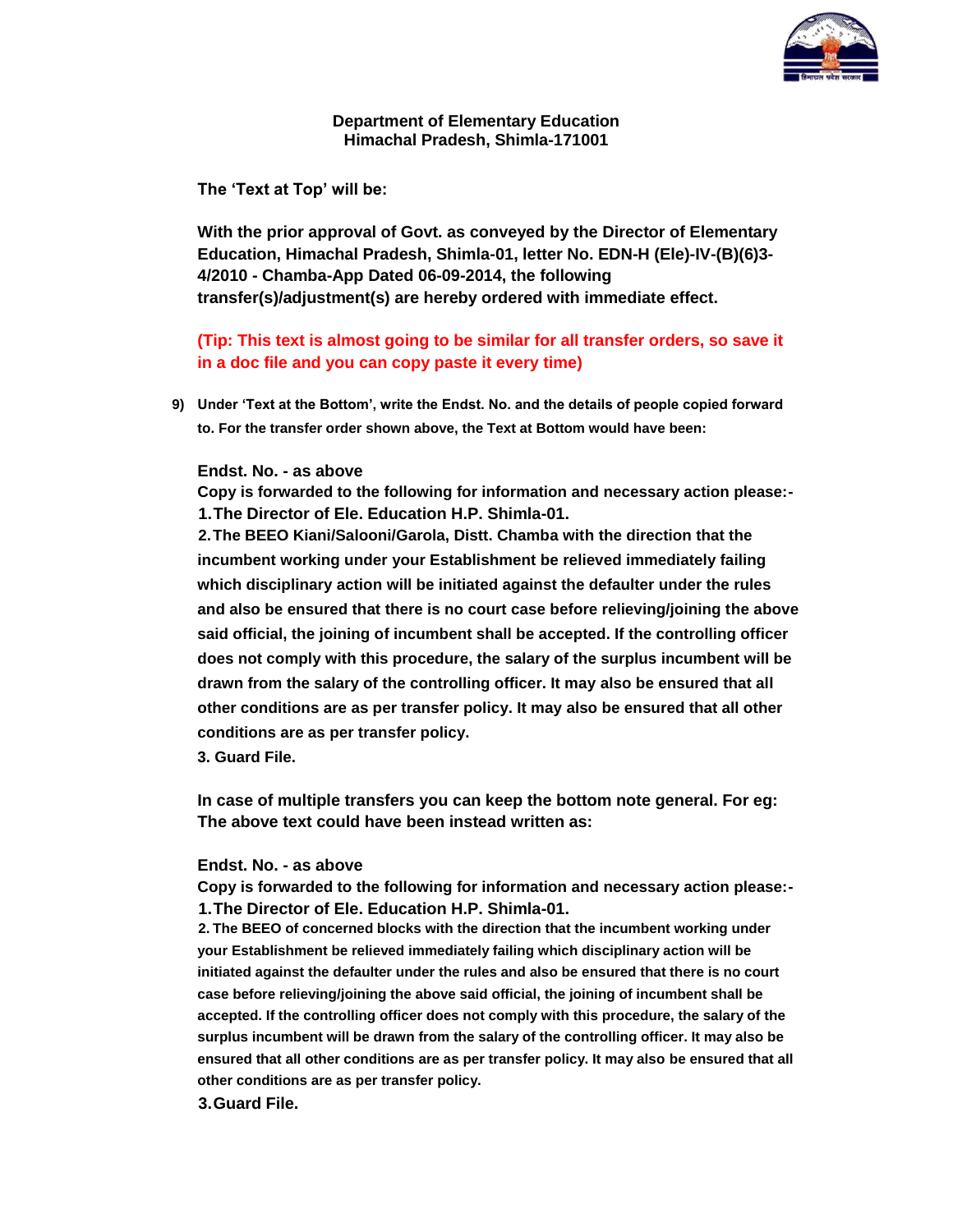**(Tip: This text is going to be similar for all transfer orders, so save it in a doc file and you can copy paste it every time)**

- **10) Under Authorized Employee Department and select "Higher Education" (do not scroll down but start typing the word, it will detect automatically)**
- **11) Write the PMIS code of Deputy Director Elementary and click on "Get Name". In case their digital signature is not yet uploaded online, follow Tutorial 12**

| regarding and recognitor X                              | 3 (8) WhatsApp             | Manav Sampada- Print A X<br><b>Metabase</b><br>$\times$<br>×                                                          |
|---------------------------------------------------------|----------------------------|-----------------------------------------------------------------------------------------------------------------------|
| .nic.in/genpmis/Aspx/pistransferorders.aspx             |                            | 只公<br>O                                                                                                               |
| est News, Breaking                                      |                            | deepak M Gmail-FL M GMAIL- Personal W GG+Facebook 8 Google Keep<br>G course-catalogue.pdf<br>$\Box$<br>Suits-Download |
|                                                         |                            | Select By Order Of: Deputy Director Elementary Education, Shimla<br><b>Check Joining Status</b><br>$\mathbf{v}$ #     |
|                                                         | Text at the Top: test      |                                                                                                                       |
|                                                         | <b>Text at the Middle:</b> | The date of relieving / joining may be reported to this office<br>immediately.                                        |
|                                                         | Text at the Bottom: test   |                                                                                                                       |
|                                                         |                            | Select Employee whose scanned signature's will be printed In Orders (If you want to print the officer Signature)      |
| Select Authorised Employee Department: HIGHER EDUCATION |                            | 7                                                                                                                     |
| Enter Authorised Employee PMIS Code 30677               |                            | Get Name>>                                                                                                            |
|                                                         |                            | Generate PDF of Orders                                                                                                |